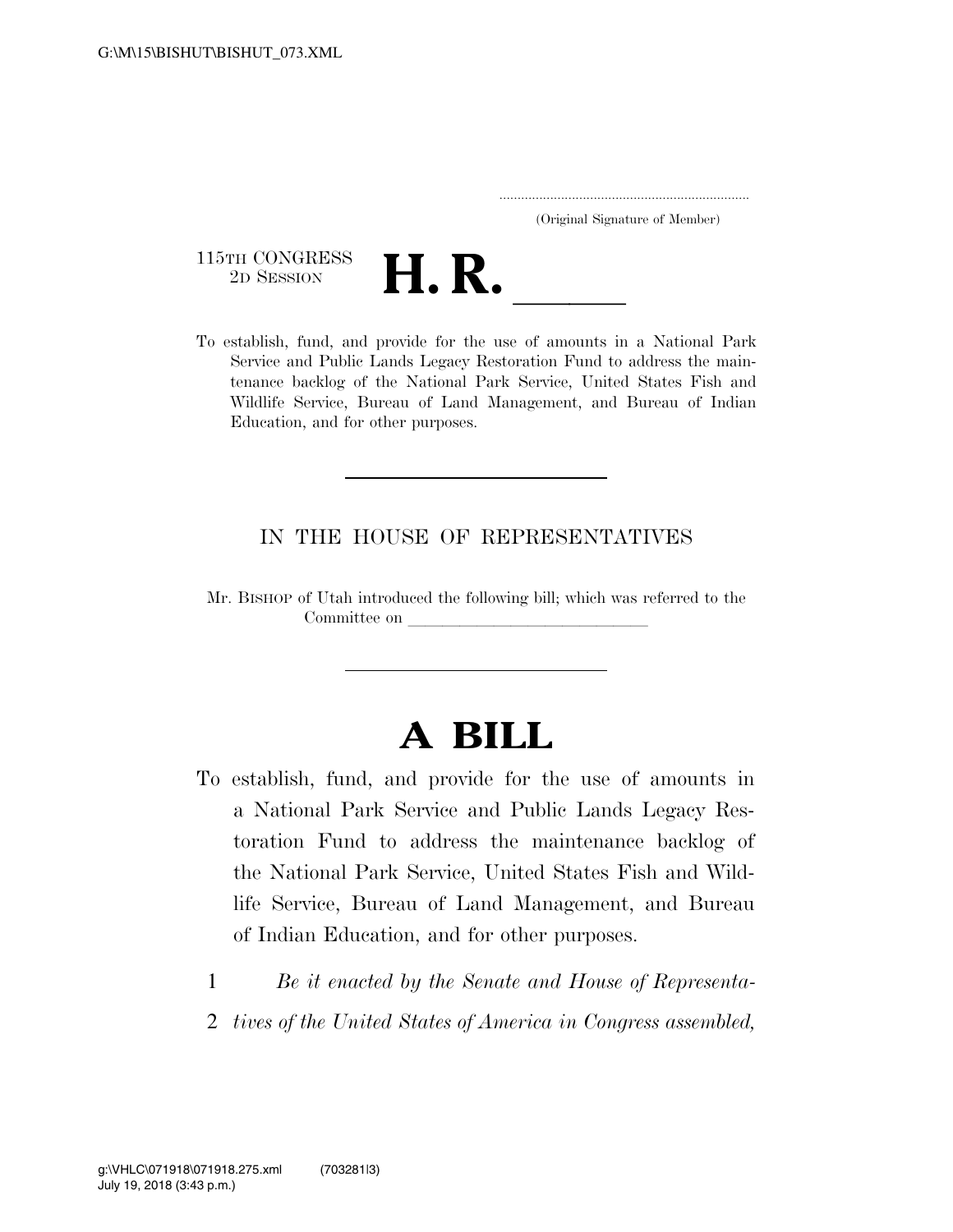$\mathfrak{D}$ 

#### **SECTION 1. SHORT TITLE.**

 This Act may be cited as the ''Restore Our Parks and Public Lands Act''.

## **SEC. 2. NATIONAL PARK SERVICE AND PUBLIC LANDS LEG-**

### **ACY RESTORATION FUND.**

 (a) IN GENERAL.—There is established in the Treas- ury of the United States a fund, to be known as the ''Na- tional Park Service and Public Lands Legacy Restoration Fund'' (referred to in this section as the ''Fund'').

- (b) DEPOSITS.—
- (1) IN GENERAL.—Except as provided in para- graph (2), for each of fiscal years 2019 through 2023, there shall be deposited in the Fund an amount equal to 50 percent of all energy develop- ment revenues due and payable to the United States from oil, gas, coal, or alternative or renewable en- ergy development on Federal land and water that are not otherwise credited, covered, or deposited under Federal law.
- (2) MAXIMUM AMOUNT.—The amount deposited 21 in the Fund under paragraph (1) shall not exceed \$1,300,000,000 for any fiscal year.

23 (3) EFFECT ON OTHER REVENUES.—Nothing in this section affects the disposition of revenues that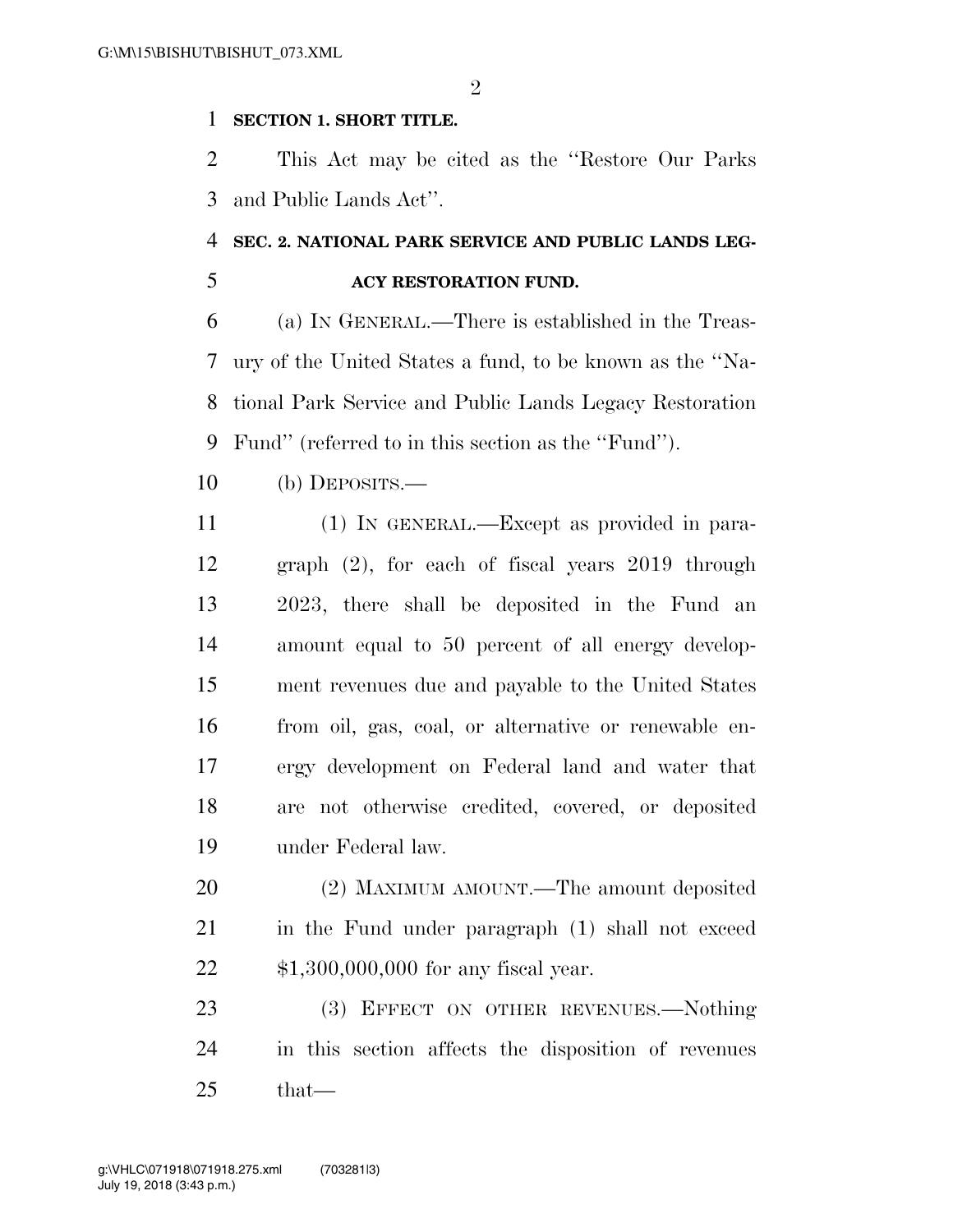(A) are due to the United States, special funds, trust funds, or States from mineral and energy development on Federal land and water; or (B) have been otherwise appropriated under Federal law, including the Gulf of Mexico

 Energy Security Act of 2006 (43 U.S.C. 1331 note; Public Law 109–432), the Mineral Leas- ing Act (30 U.S.C. 181 et seq.), and chapter 2003 of title 54, United States Code.

 (c) AVAILABILITY OF FUNDS.—Amounts deposited in the Fund shall be available to the Secretary of the Interior without further appropriation or fiscal year limitation.

14 (d) INVESTMENT OF AMOUNTS.—

 (1) IN GENERAL.—The Secretary of the Inte- rior may request the Secretary of the Treasury to invest any portion of the Fund that is not, as deter- mined by the Secretary of the Interior, required to meet the current needs of the Fund.

 (2) REQUIREMENT.—An investment requested under paragraph (1) shall be made by the Secretary of the Treasury in a public debt security—

 (A) with a maturity suitable to the needs of the Fund, as determined by the Secretary of the Interior; and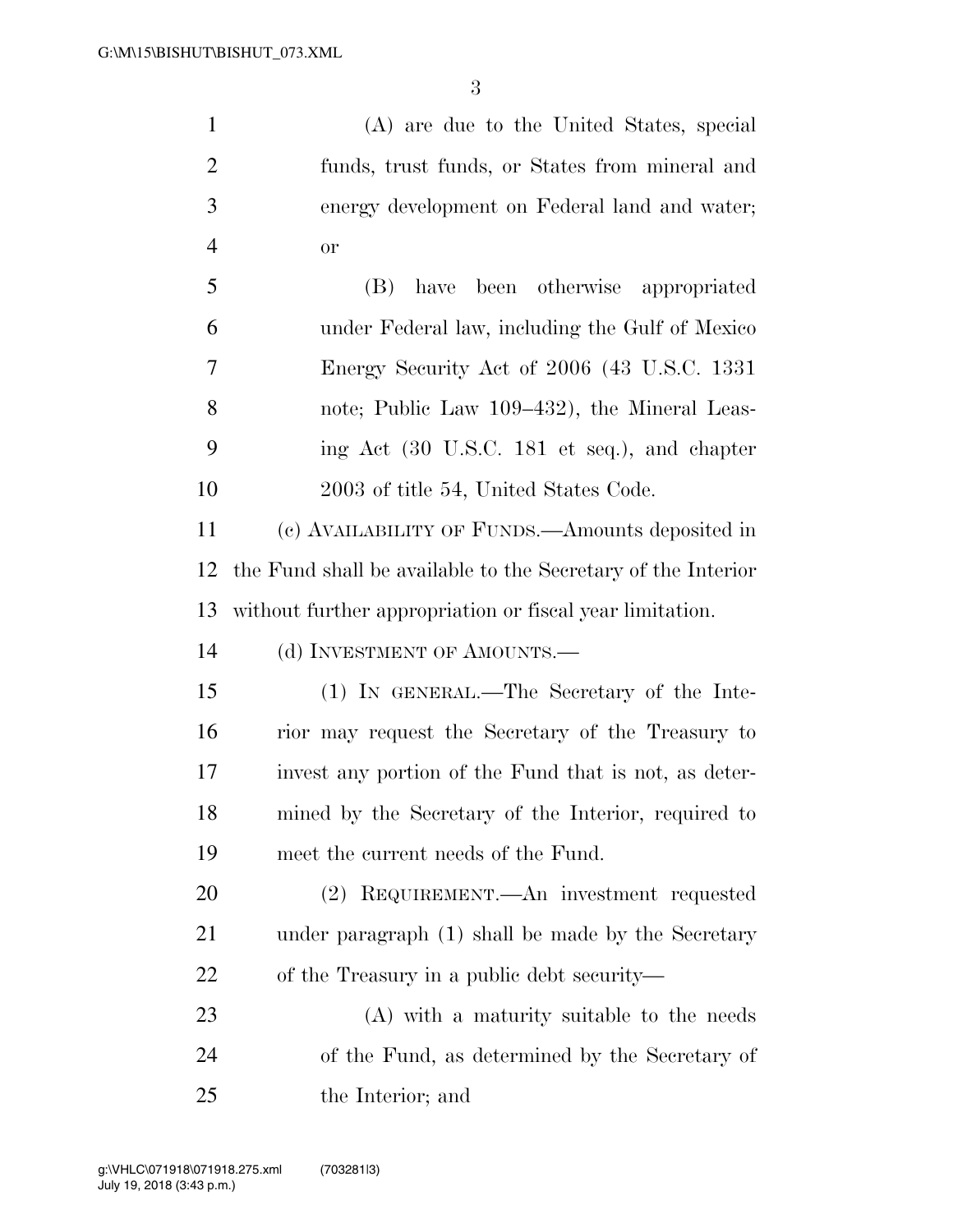| $\mathbf{1}$   | (B) bearing interest at a rate determined            |
|----------------|------------------------------------------------------|
| $\overline{2}$ | by the Secretary of the Treasury, taking into        |
| 3              | consideration current market yields on out-          |
| $\overline{4}$ | standing marketable obligations of the United        |
| 5              | States of comparable maturity.                       |
| 6              | (3) CREDITS TO FUND.—The income on invest-           |
| 7              | ments of the Fund under this subsection shall be     |
| 8              | eredited to, and form a part of, the Fund.           |
| 9              | (e) USE OF FUNDS.—Amounts in the Fund shall be       |
| 10             | used as follows:                                     |
| 11             | $(1)$ 80 percent of amounts in the Fund shall be     |
| 12             | allocated to the Director of the National Park Serv- |
| 13             | ice for high-priority deferred maintenance needs, as |
| 14             | determined by the Director, of which—                |
| 15             | $(A)$ 65 percent shall be allocated for              |
| 16             | projects that are not eligible for the funding de-   |
| 17             | scribed in clause (i) or (ii) of subparagraph $(B)$  |
| 18             | for the repair and rehabilitation of assets, in-     |
| 19             | cluding—                                             |
| 20             | (i) historic structures, facilities, and             |
| 21             | other historic assets;                               |
| 22             | nonhistoric assets that relate di-<br>(ii)           |
| 23             | rectly to visitor—                                   |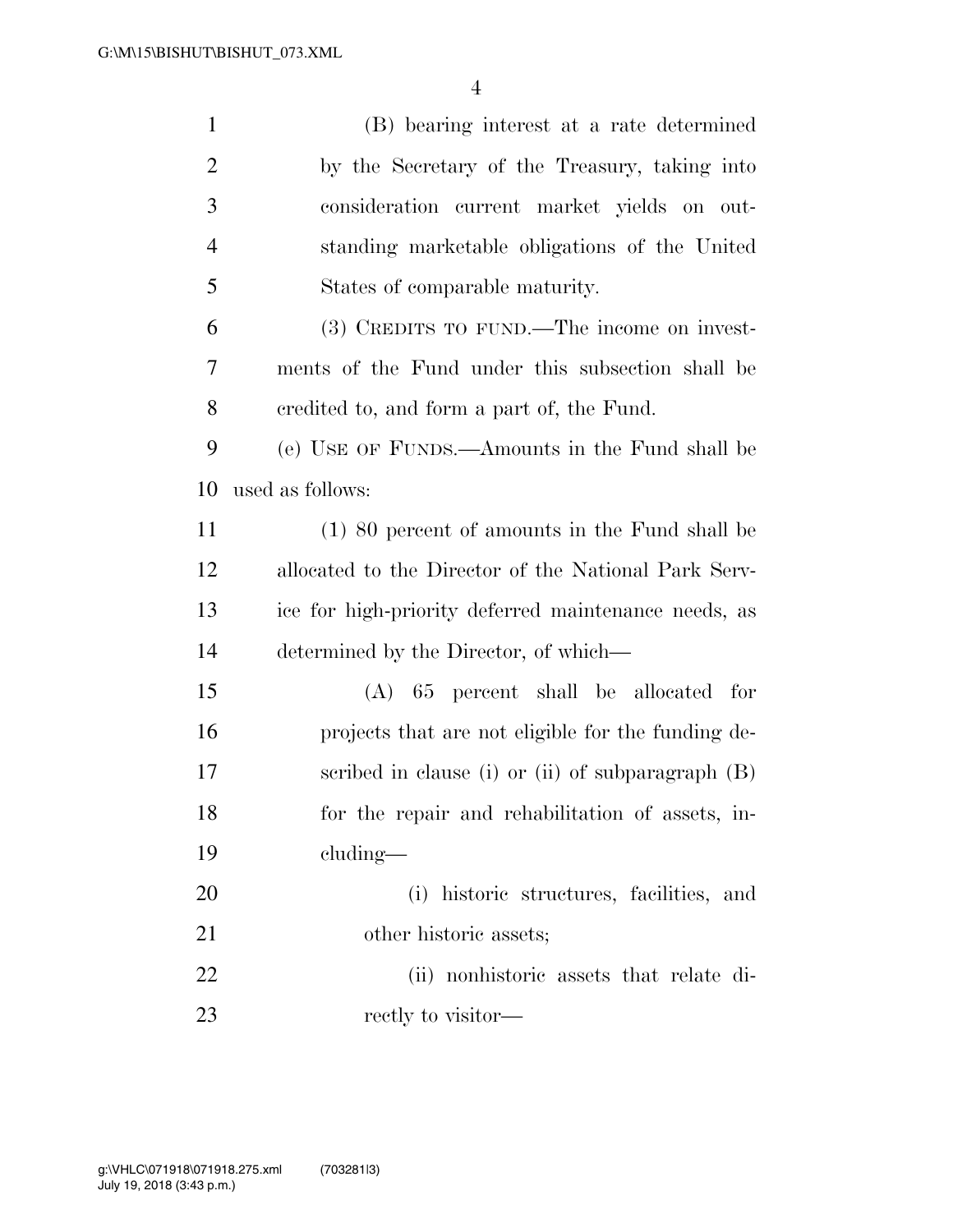| $\mathbf{1}$   | (I) access, including making fa-                     |
|----------------|------------------------------------------------------|
| $\overline{2}$ | cilities accessible to visitors with dis-            |
| 3              | abilities;                                           |
| $\overline{4}$ | (II) health and safety; and                          |
| 5              | (III) recreation; and                                |
| 6              | (iii) visitor facilities, water and utility          |
| 7              | systems, and employee housing; and                   |
| 8              | (B) 35 percent shall be allocated to road,           |
| 9              | bridge, tunnel, or other transportation-related      |
| 10             | projects that may be eligible for funding made       |
| 11             | available to the Director of the National Park       |
| 12             | Service through—                                     |
| 13             | (i) the transportation program under                 |
| 14             | section 203 of title 23; or                          |
| 15             | (ii) any similar Federal land highway                |
| 16             | program administered by the Secretary of             |
| 17             | Transportation.                                      |
| 18             | $(2)$ 10 percent of amounts in the Fund shall be     |
| 19             | allocated to the Director of the United States Fish  |
| 20             | and Wildlife Service for purposes of addressing the  |
| 21             | national wildlife refuge system maintenance backlog. |
| 22             | $(3)$ 5 percent of amounts in the Fund shall be      |
| 23             | allocated to the Director of the Bureau of Land      |
| 24             | Management for the purposes of addressing the pub-   |
| 25             | lic access and recreation backlog.                   |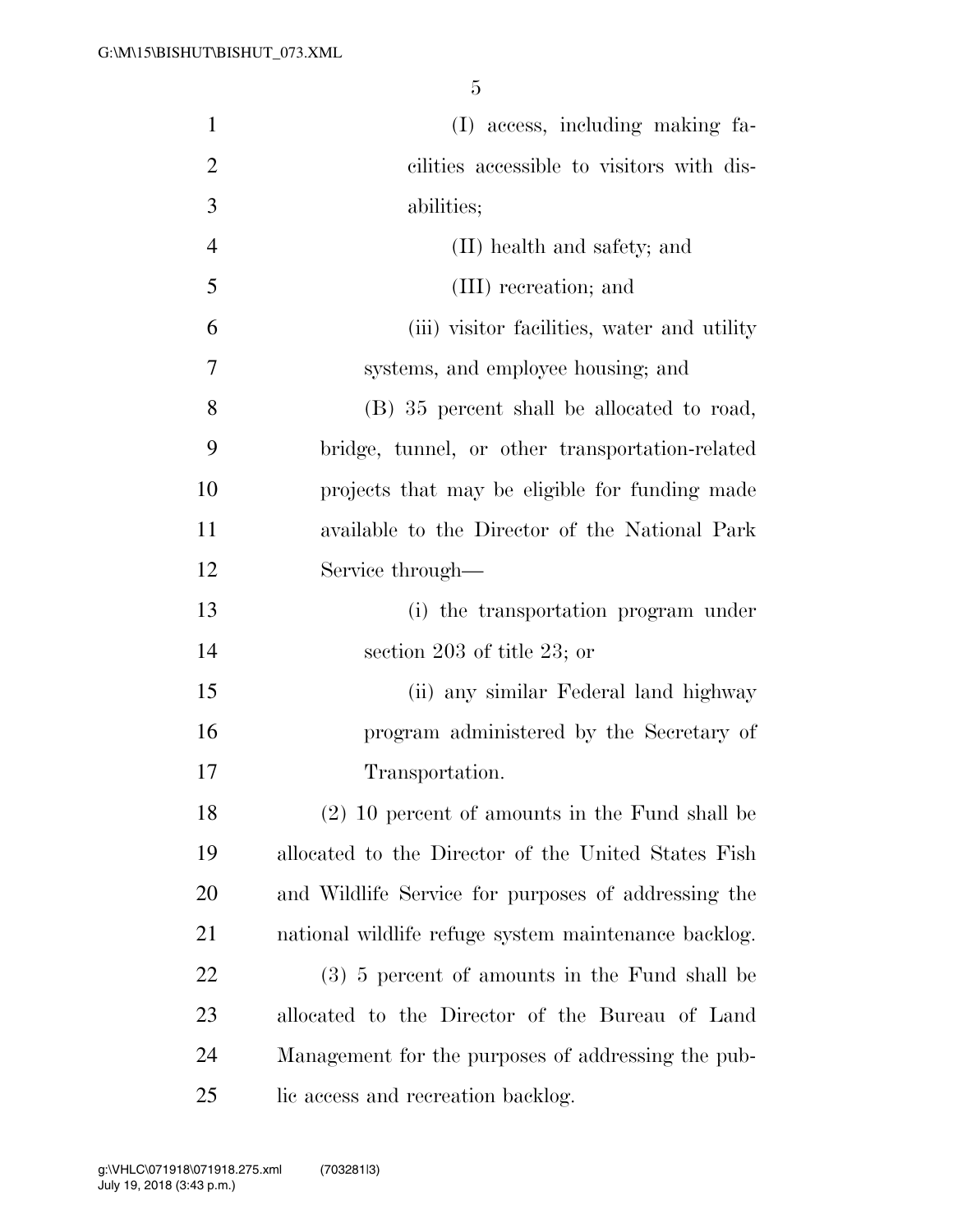(4) 5 percent of amounts in the Fund shall be allocated to the Assistant Secretary of the Bureau of Indian Affairs for the purposes of addressing the Bureau of Indian Education school construction and deferred maintenance backlogs.

 (f) PROHIBITED USE OF FUNDS.—No amounts in the Fund shall be used—

(1) for land acquisition; or

 (2) to supplant discretionary funding made available for the annually recurring facility oper- ations, maintenance, and construction needs of the entities for which amounts from the Fund are allo-cated under subsection (e).

 (g) SUBMISSION OF ANNUAL PROPOSAL.—As part of the annual budget submission of each entity for which amounts from the Fund are allocated under subsection (e), such entity shall submit a prioritized list of deferred maintenance projects or backlog projects proposed to be funded by amounts in the Fund during the fiscal year for which the budget submission is made to the Committee on Appropriations of the House of Representatives and the Committee on Appropriations of the Senate (referred to in this section as the ''Committees'').

 (h) CONGRESSIONAL APPROVAL.—After review of 25 each list submitted under subsection  $(g)$ , the Committees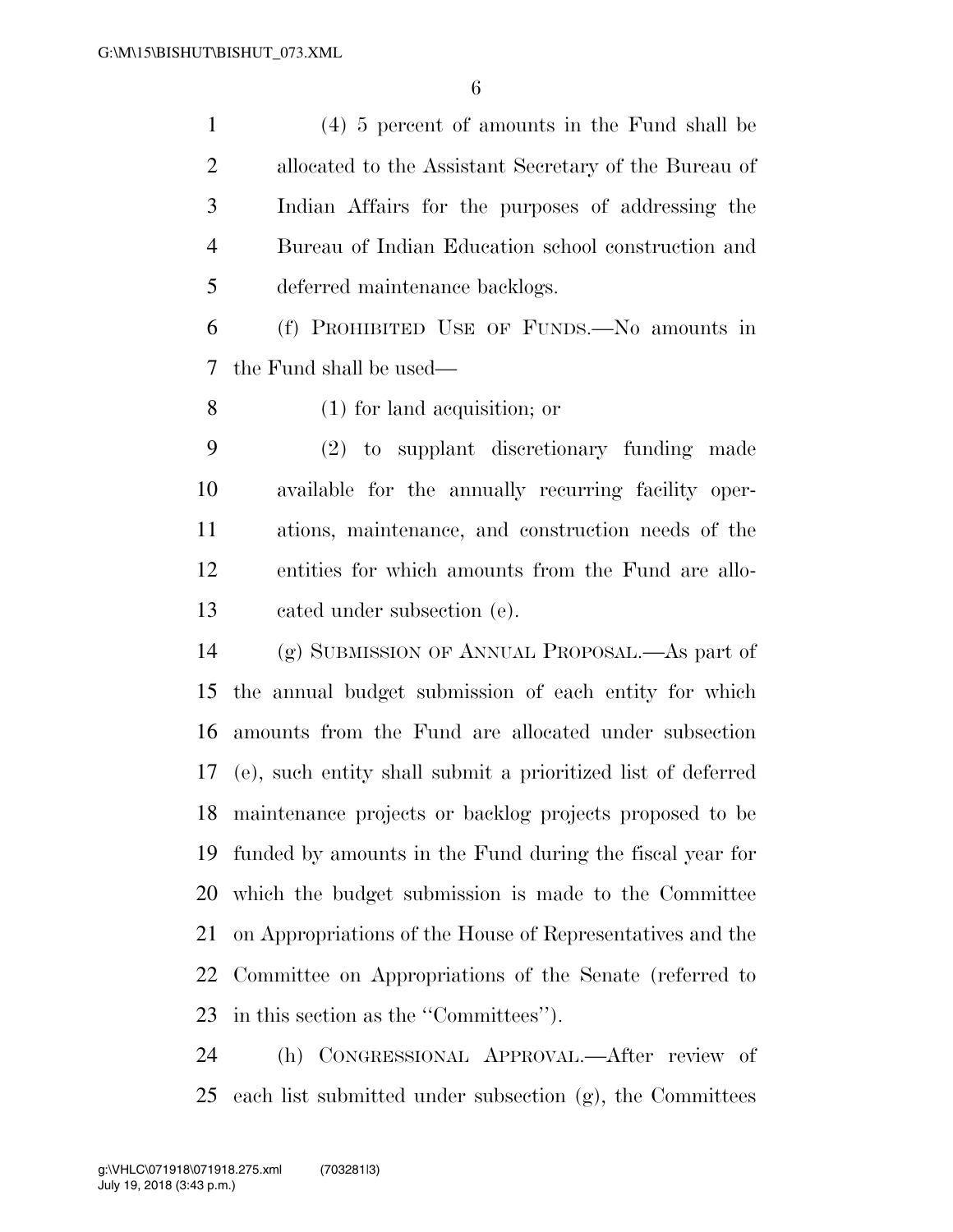may provide for the allocation of amounts derived from the Fund with respect to such list.

- (i) PROJECT APPROVAL.—
- (1) IN GENERAL.—Except as provided in para- graph (2), if, before the beginning of a fiscal year, the Committees do not alter the allocation of funds proposed by the entity for that fiscal year, the list submitted under subsection (g) for that fiscal year shall be considered approved.

 (2) CONTINUING RESOLUTION.—If, before the beginning of a fiscal year, there is enacted a con-tinuing resolution or resolutions for a period of—

 (A) less than or equal to 120 days, each entity for which amounts from the Fund are al- located under subsection (e) shall not obligate funds to any project contained in a list sub- mitted under subsection (g) for that fiscal year until the date of enactment of a law making ap- propriations for such entity that is not a con-tinuing resolution; or

 (B) more than 120 days, each project con- tained in a list submitted under subsection (g) for that fiscal year shall be considered ap- proved, unless otherwise provided in the con-25 tinuing resolution or resolutions.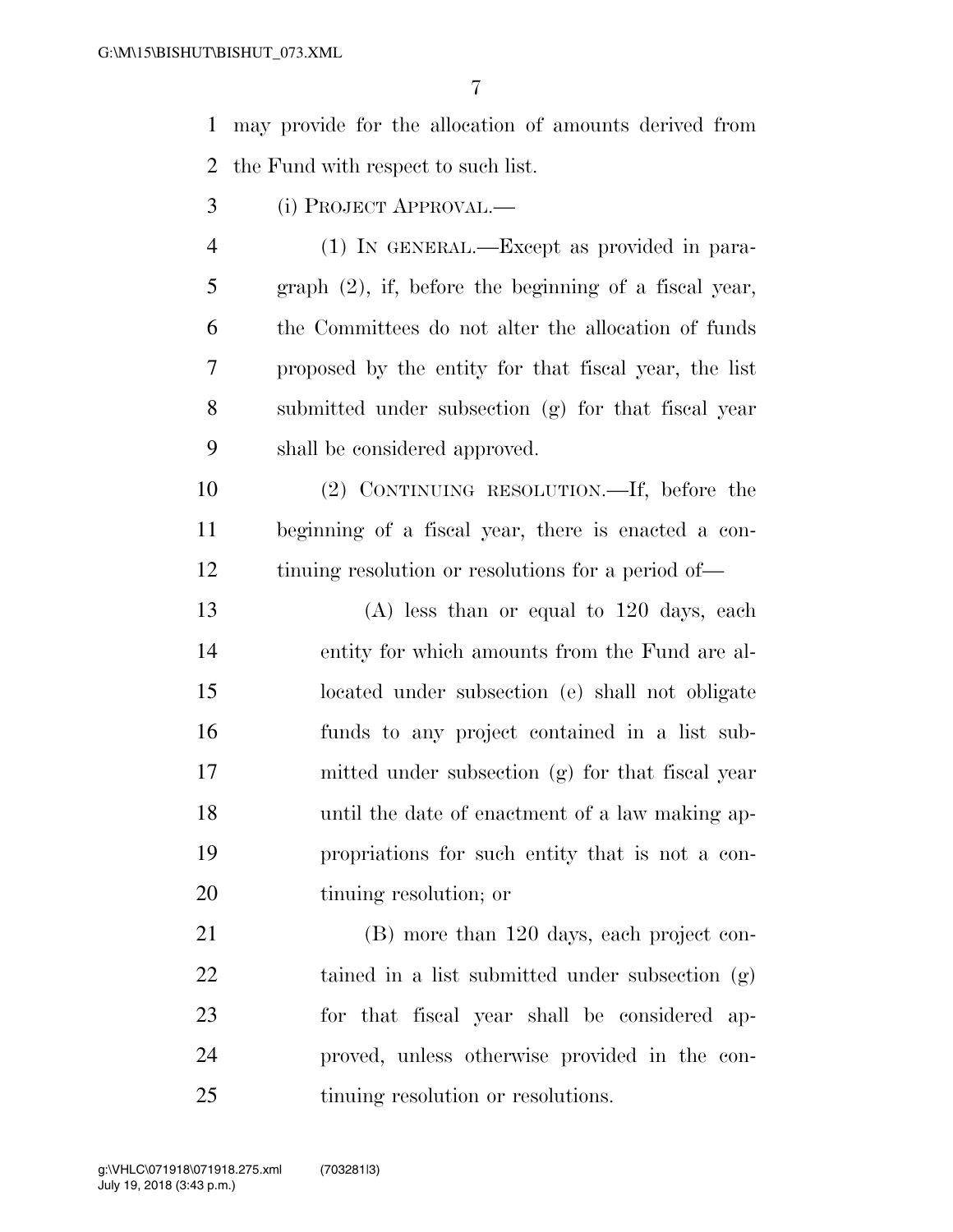(j) PUBLIC DONATIONS.—

 (1) IN GENERAL.—The Secretary of the Inte- rior, the Director of the National Park Service, the Director of the United States Fish and Wildlife Service, the Director of the Bureau of Land Man- agement, and the Assistant Secretary of Indian Af- fairs may accept public cash or in-kind donations that advance efforts—

 (A) to reduce the deferred maintenance backlog of the National Park Service, the na- tional wildlife refuge system maintenance back- log of the United States Fish and Wildlife Serv- ice, the public access and recreation backlog of the Bureau of Land Management, and the school construction backlog of the Bureau of Indian Education, respectively; and

 (B) to encourage relevant public-private partnerships.

 (2) CREDITS TO FUND.—Any cash donations accepted under paragraph (1) shall be credited to, and form a part of, the Fund.

 (3) REPORTING.—Each donation received under paragraph (1) that is used for, or directly related to, the reduction of the deferred maintenance backlog of the National Park Service, the national wildlife ref-